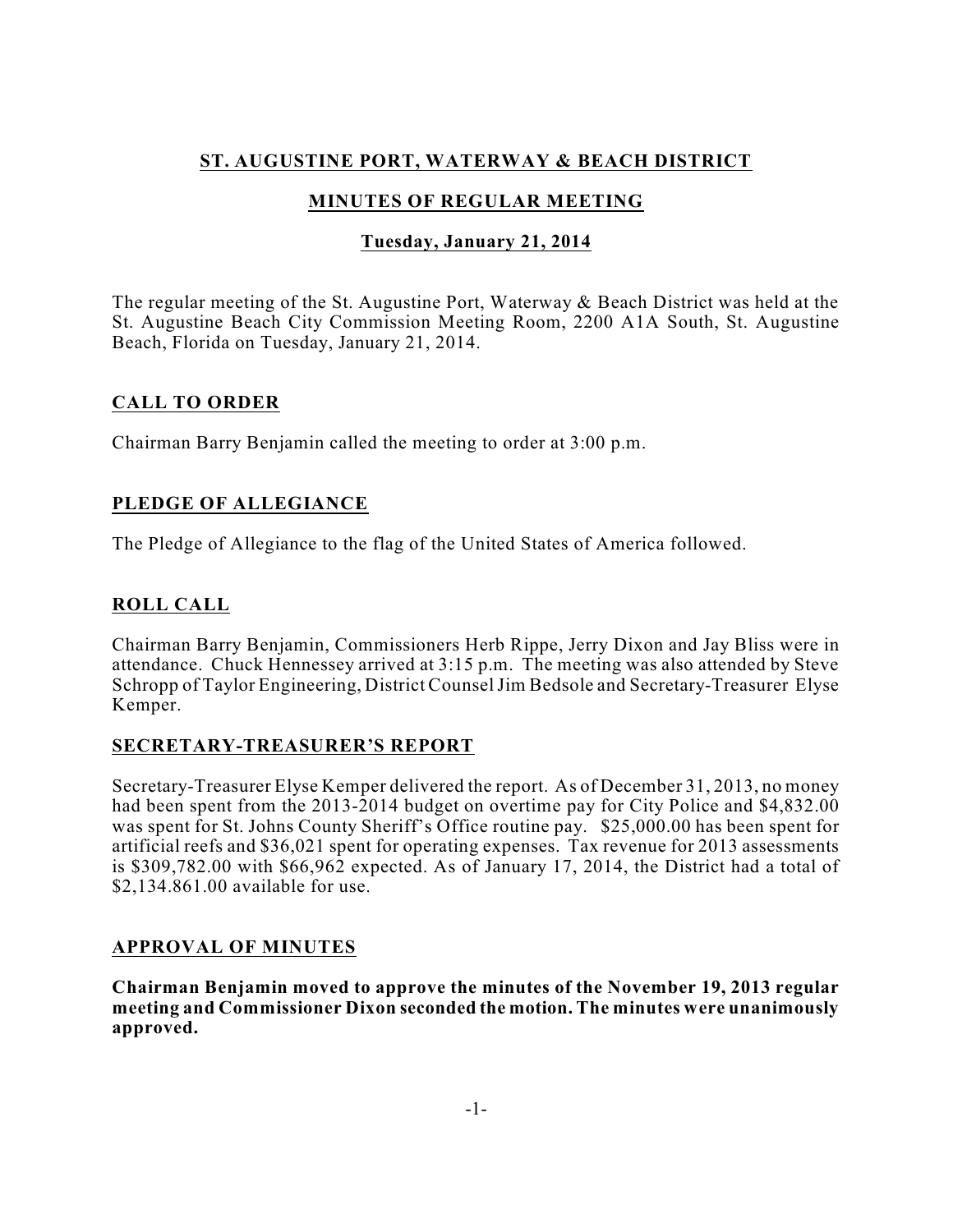### **ENGINEERING REPORT**

Dr. Steve Schropp of Taylor Engineering delivered the engineering report. He said he contacted the Florida Department of Environmental Protection (FDEP) regarding the progress of the revised Inlet Management Plan (IMP) and was told it had been forwarded to the agency director for signature. Commissioners Rippe and Dixon expressed displeasure that FDEP did not respond regarding issues raised by the District on the draft IMP. Dr. Schropp said it was not clear whether FDEP is preparing to respond or whether the IMP will be presented without the opportunity for further input by the Board and other participating agencies.

The public notice period for FDEP to issue the permit for the Summer Haven River restoration project has expired without any request for an administrative hearing. A request for an administrative hearing on the issuance of the incidental take permit for least terns by the Florida Fish and Wildlife Conservation Commission (FWC) has been forwarded to the Department of Administrative Hearings for scheduling.

Dr. Schropp then presented to the Board an addendum to the contract for Taylor Engineering. He said it is identical to the pervious version but does contain a fee increase of 3% over the next three years.

#### **Commissioner Bliss moved the Board approve the contract for engineering services with Taylor Engineering and Commissioner Benjamin seconded the motion. The Board unanimously approved the contract.**

Commissioner Dixon said local applications for funds from the Florida Inland Navigation District (FIND) are due in March. Jim Piggott, Director of General Services for the City of St. Augustine said he will bring a request from the City in February for \$280,000.00 in matching funds for three projects planned by the City: San Sebastian River dredging, Salt Run dredging, and rebuilding the Lighthouse Boat Ramp. Commissioner Rippe asked when this money, if approved, would be required. Mr. Piggott said the projects are scheduled for 2015 and that these funds would be combined with funds previously committed by the Board to fund the Salt Run and San Sebastian projects.

Commissioner Rippe commented that \$280,000.00 represents the entire discretionary spending budget of the District and that this is nearly its entire income for the year. Commissioner Dixon said the purpose of the District is to provide funds for dredging and to facilitate that activity. Commissioner Rippe said he had reservations about supporting this expenditure in the absence of any effort to prioritize spending. Commissioner Dixon said the City of St. Augustine needs a commitment of matching funds now to obtain a FIND grant for 2015. Commissioner Bliss said it was inequitable for the City to ask the District to make so many different expenditures on the City's behalf when the District budget is so small. He asked Mr. Piggott to email Ms. Kemper the details of the request for consideration at the February meeting. Mr. Piggott agreed to do so and added the City actually spends far more on these projects than the District. He cited as an example the mooring fields where the District spent \$150,000.00 on planning and the City then spent \$600,000.00 to construct them.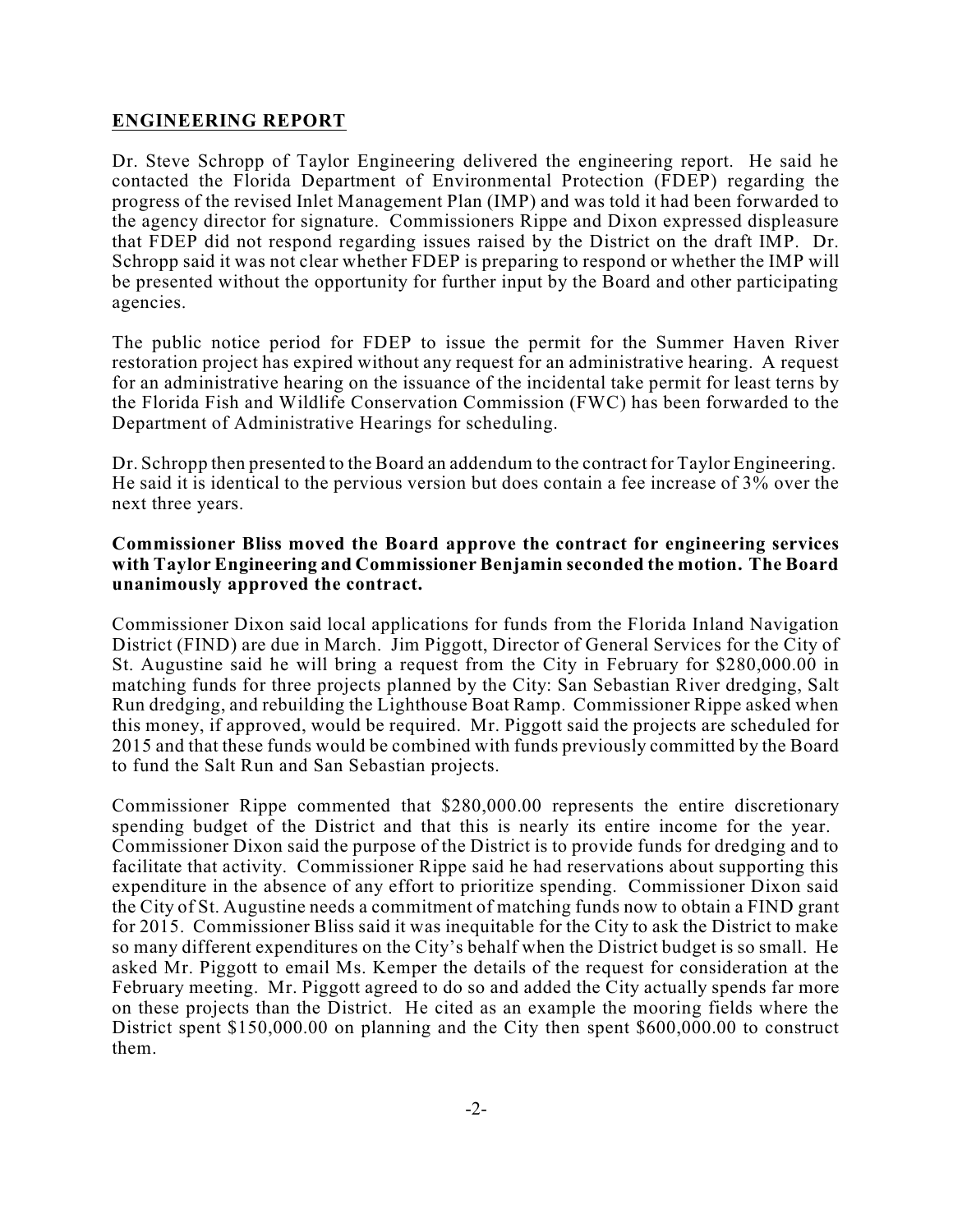Commissioner Dixon said many of these projects were initiated by the Board. Dredging the San Sebastian River is an example. The District paid for permitting and is now participating in the project because the permits expire five years after issuance.

Mr. Piggott said the District also paid for the design of the new seawall on Avenida Menendez. He invited all commissioners to attend the grand opening for the new seawall on February 7, 2014 at 3:00 p.m. Commissioner Bliss said the lighting on the seawall is too bright. Commissioner Dixon said the City Planning and Zoning office has received complaints about the lights and the City is adjusting their intensity.

## **OLD BUSINESS**

### **Proposed Application for Financial Assistance -Commissioner Hennessey**

Commissioner Hennessey presented a proposed application for use by those requesting financial assistance from the District. He said the application is modeled after FIND's. His plan was to have an end-of-year application for large projects, then a mid-year application for smaller projects.

Commissioner Rippe said any process adopted should mesh with FIND's schedule and should be flexible enough to allow requests that may arise as needed. Commissioner Dixon said St. Johns County has often lost out on FIND grants because not enough local agencies requested funds and available money was used by other counties.

Consultant Ken Krauter said the application should be made available on the District's website and that it should address priority, liability issues, port project accountability and consequences for non-compliance. He said priority should be given to projects which promote the District's goals.

Chairman Benjamin said the Board needs a workshop to discuss the proposed application. The Board decided to hold the workshop at 4:30 pm. on February 18, 2014 after the next regular meeting and directed the Secretary to prepare an advertisement.

Commander Steve Fricke, St. Augustine Police Department (SAPD) said they had recently taken possession of the  $100<sup>th</sup>$  derelict vessel removed from local waters since the program began in 2005. He said 62 vessels had been removed, one had been resold, and 37 other vessels had been brought into compliance or had been removed from the county. He said no other county in Florida, and very few nationwide, have such a good record. He congratulated the Board for their continued gracious support of the program. Commissioner Rippe said he would like to see a press release by the City publicizing the accomplishments of this program. In response to a question by Commissioner Dixon, Mr. Fricke said the incidence of derelict vessels has dropped dramatically since the establishment of the mooring fields.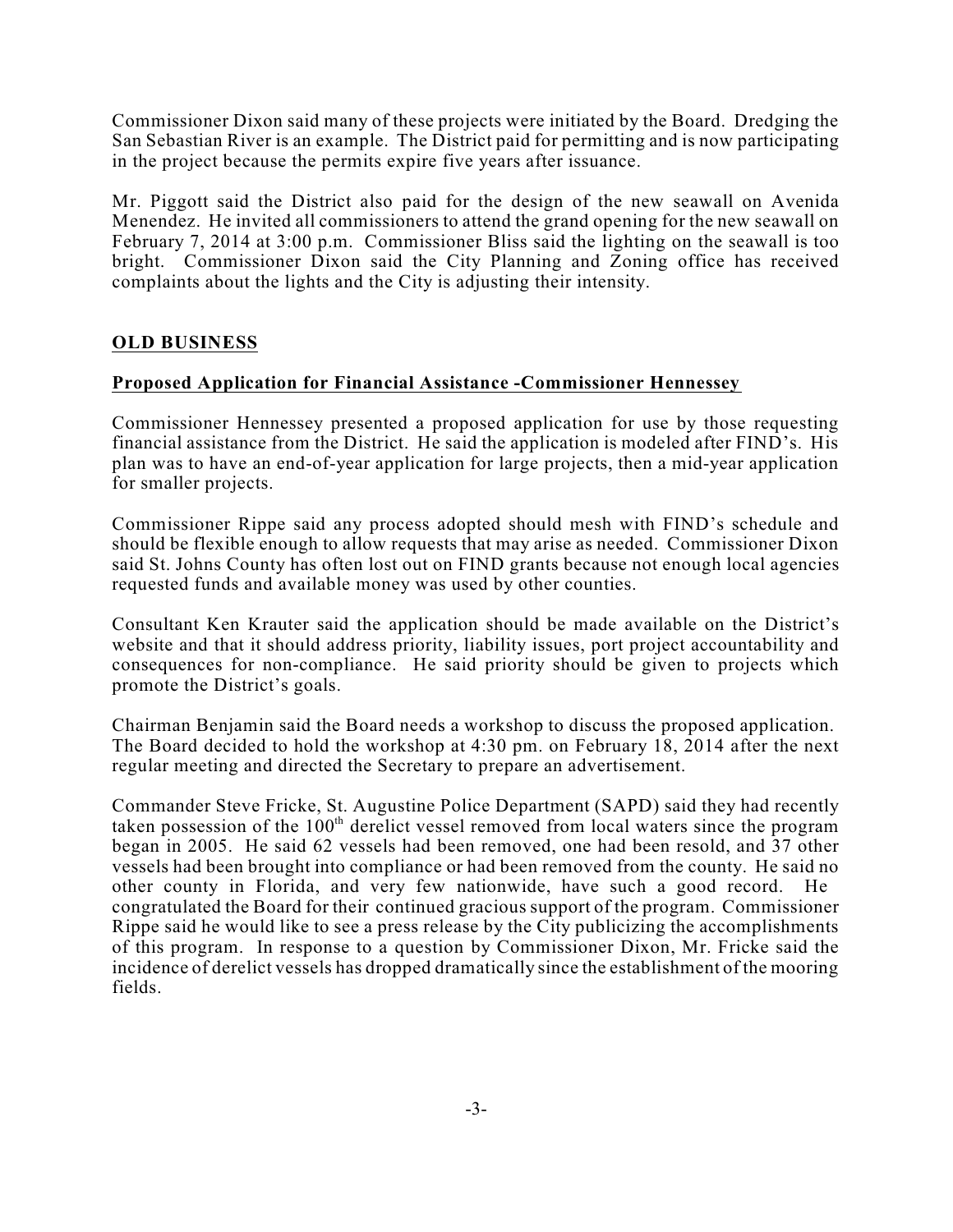## **NEW BUSINESS**

### **East Coast Port Perspectives - Claiborne Young**

Commissioner Blissintroduced the editor of Salty Southeast Cruisers, Claiborne Young. Mr. Young said his publication went totally electronic in 2007 and that his cruising guide is the most consulted guide for the waters from North Carolina to the Gulf coast. Mr. Young discussed the differences between Florida and other southeastern states as to anchoring regulations and maintenance of the Intracoastal Waterway. He said heavy-handed enforcement of anchoring regulations in some south Florida areas has given the state a bad reputation among cruisers. On the other hand, Florida has the best-maintained waterways in the southeast, and this attracts cruisers.

## **PUBLIC COMMENT**

Lt. Steve Zukowsky, FWC, reported that one derelict vessel case had closed last month and that another derelict had been run ashore near the 206 Bridge. The owner has failed to respond to contacts by FWC. Another vessel is reportedly aground near the south boundary of Guana State Park and is under investigation.

He said the shrimper "Carolina Girl" sank before Thanksgiving near the mouth of the St. Johns River and the event was handled by the Coast Guard. Pieces of the vessel have now begun to come ashore as far south as Daytona Beach. Shrimpers from Georgia and the Carolinas are in the area to catch "jelly ball" jellyfish for sale to the Asian market.

Commissioner Rippe questioned FWC's recent decision regarding the extension of the marine regulation pilot program for the City of St. Augustine. He said the decision affects the local community and was made without notice to the public. Lt. Zukowsky said he had received no direct notice himself, but that all the required notices are posted on the FWC's website.

Commissioner Bliss mentioned that the ordinance is under possible review in federal court a result of a lawsuit by a local vessel owner. Commander Fricke said the plaintiff in the case paid his fine and moved his vessel before going to court.

Bill Clements, 9079 June Lane, Summer Island, said he has been able to walk to the beach from his home on the west side of Highway A1A since moving there two years ago from another state. He said he wants an administrative review of the least tern take permit approved by FWC because restoring the Summer Haven River to its original course would force him to walk across a bridge to get to the beach. No one else from Summer Island attended to support Mr. Clements.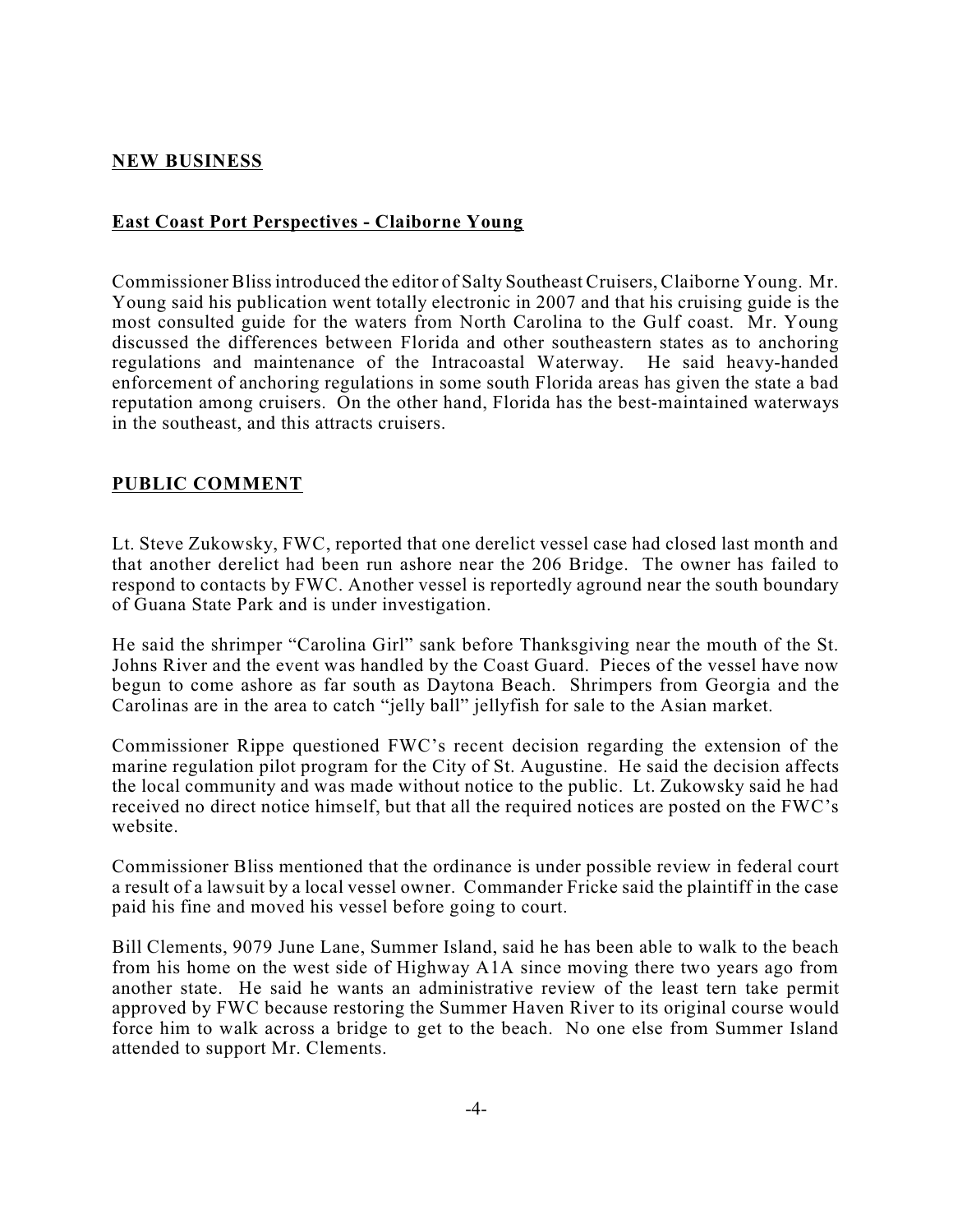Jeff Fox, South Crescent Beach, said there was never an access by foot from Summer Island to the beach until a tropical storm breached the dunes in 2008, four years before Mr. Clements arrived in Florida. He said there is no parking for cars on the east side of A1A and the damage to the river needs to be repaired.

Bob Masterson, St. Augustine, asked whether the District could be expanded to encompass all of St. Johns County. Commissioners Bliss, Rippe and Dixon said they support the idea but that previous efforts to do so failed to attract the necessary sponsors in the Florida legislature. Commissioner Dixon said having money in the District's accounts makes it difficult to explain why more is needed. Commissioner Rippe said the last inlet dredge project cost twenty million dollars. He said the sources for these funds are not certain and more local money may be needed in the future.

## **COMMENTS BY COMMISSIONERS**

Commissioner Rippe said the Board needs to reflect on its accomplishments in the last year and set new goals for the coming year, such as expanding the size of the District and making local waters more accessible to the public. He said he was impressed by the recent event hosted by FIND Commissioner Carl Blow aboard El Galeon and that the Board should take a more active role in reaching out to the public. He said he had recently spoken about the District to meetings of the Civic Round Table and the St. Augustine Beach Civic Association.

Commissioner Benjamin said he believes the goals of the District are embodied in the District's Charter and Mission Statement. Commissioner Dixon said the District initiated the dredging of both the San Sebastian River and Salt Run, and that it has been instrumental in such things as the new seawall, the mooring fields and the derelict vessel removal program. He said these are all long-term needs the community relies upon the District to provide.

Commissioner Bliss questioned whether election of a new chairman wold be possible now. District Counsel Jim Bedsole said the District Charter allows for the election of officers at the pleasure of the Board.

**Commissioner Bliss moved to elect Commissioner Rippe Chairman. The motion was seconded by Commissioner Hennessey and passed by a 3 to 2 roll call vote with Commissioners Dixon and Benjamin voting against.**

**Commissioner Blissthen moved to elect Commissioner Hennessey Vice Chairman. The motion was seconded by Commissioner Rippe and passed by a 4 to 1 roll call vote with Commissioner Benjamin voting against.**

Commissioner Rippe asked Secretary Kemper if the Board could hold regular meetings in the evening. Ms. Kemper said the room the Board uses is not usually available after 6:00 p.m. Commissioner Bliss requested Ms. Kemper to research other possible meeting times.